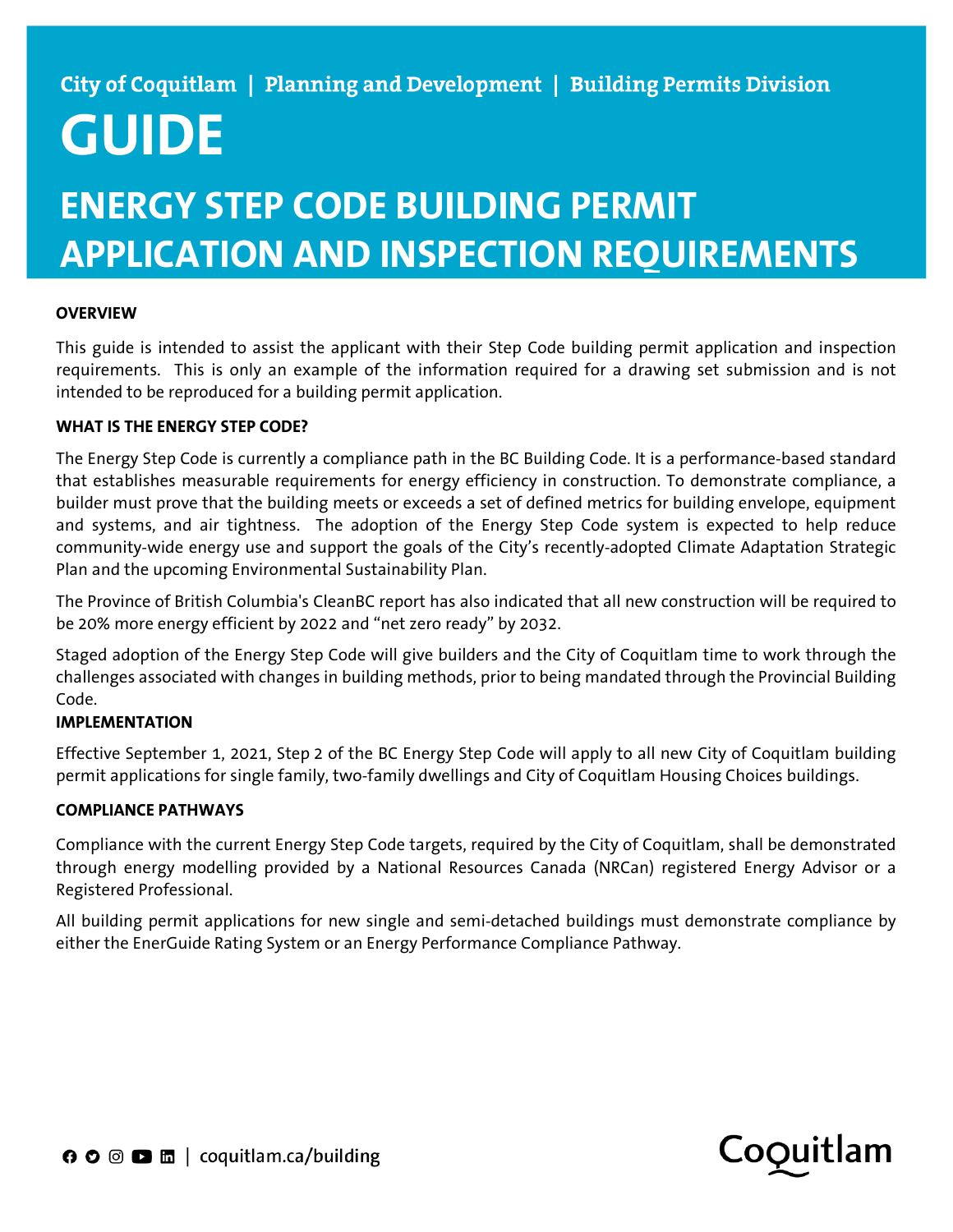### **DOCUMENTATION FOR PERMIT APPLICATION**

Compliance with the current Energy Step Code targets, required by the City of Coquitlam, shall be demonstrated through energy modelling provided by a National Resources Canada (NRCan) registered Energy Advisor or a Registered Professional.

Documentation pertaining to the Energy Efficiency design shall be submitted electronically to [stepcodeapplicationdocuments@coquitlam.ca.](mailto:stepcodeapplicationdocuments@coquitlam.ca) The email's subject line shall specify the site address, followed by "- Step Code Reports". For example: 3000 Guildford Way - Step Code Reports. Assessment of these documents will be performed during the regular building permit review process.

|                | a) Compliance Pathway: 9.36.6 - Energy Step Code EnerGuide Rating System (City's preferred pathway)<br>Certified Energy Advisor (licensed by Natural Resources Canada) required |
|----------------|---------------------------------------------------------------------------------------------------------------------------------------------------------------------------------|
|                | Document                                                                                                                                                                        |
| $\mathbf{1}$   | BC Energy Compliance Report: Pre-Construction Report, including Section F, completed by a Certified                                                                             |
|                | Energy Advisor <sup>1</sup>                                                                                                                                                     |
| $2^{\circ}$    | Energy Model Full House Reports,                                                                                                                                                |
|                | House with Standard Operating Conditions or the Proposed House, and EnerGuide Rating System                                                                                     |
|                | Reference House or the Reference House                                                                                                                                          |
| 3              | A copy of the BC Energy Step Code Compliance Calculator <sup>2</sup> (see Appendix 3, for an sample)                                                                            |
| $\overline{4}$ | Two (2) sets of plan drawings clearly showing all energy efficiency upgrades noted in Section B of the BC                                                                       |
|                | Energy Compliance Report: Pre-Construction Form.                                                                                                                                |
|                | First page of Pre-Construction Form must be duplicated on the assemblies sheet of the drawings                                                                                  |
| 5              | If the EnerGuide Rating System is utilized, the EnerGuide Homeowner Information Sheet package <sup>3</sup>                                                                      |
| 6              | For each Energy Advisor, a copy of a valid certificate of insurance for no less than \$2 million of general                                                                     |
|                | liability insurance and \$1 million in errors and omissions insurance                                                                                                           |

|                | b) Compliance Pathway: 9.36.5 - Energy Performance Compliance Pathway<br><b>Registered Professional required</b>                                                                                                              |
|----------------|-------------------------------------------------------------------------------------------------------------------------------------------------------------------------------------------------------------------------------|
|                | Document                                                                                                                                                                                                                      |
| 1              | BC Energy Compliance Report: Pre-Construction Report, including Section F, completed by a Registered<br>Professional                                                                                                          |
| $\overline{2}$ | Full energy modelling report <sup>4</sup> signed and sealed by a Registered Professional for <b>both</b> reference and<br>proposed houses                                                                                     |
| 3              | Two (2) sets of plan drawings clearly showing all energy efficiency upgrades noted in Section B of the BC<br>Energy Compliance Report: Pre-Construction Form.<br>Please list all upgrades on the front sheet of plan drawings |
| 4              | For each Registered Professional, Schedule B                                                                                                                                                                                  |

**NOTE:** Specifications outlined in the Pre-Construction Report will be used as a reference for building inspections.

Planning & Development | 3000 Guildford Way | Coquitlam, BC | V3B 7N2 604-927-3441 | permits@coquitlam.ca

<span id="page-1-0"></span> <sup>1</sup> [Certified Energy Advisor](https://energystepcode.ca/energy-advisors/)

<span id="page-1-1"></span><sup>2</sup> [BC Energy Step Code Compliance Calculator](https://energystepcode.ca/compliance-tools-part9/)

<span id="page-1-2"></span><sup>3</sup> [Information Sheet Package](https://www.envirocentre.ca/wp-content/uploads/2018/03/4C00DXXXXXHOISEN.pdf)

<span id="page-1-3"></span><sup>4</sup> As per AIBC and EGBC's Joint Professional Practice Guidelines for Whole Building Energy Modelling Services (2018)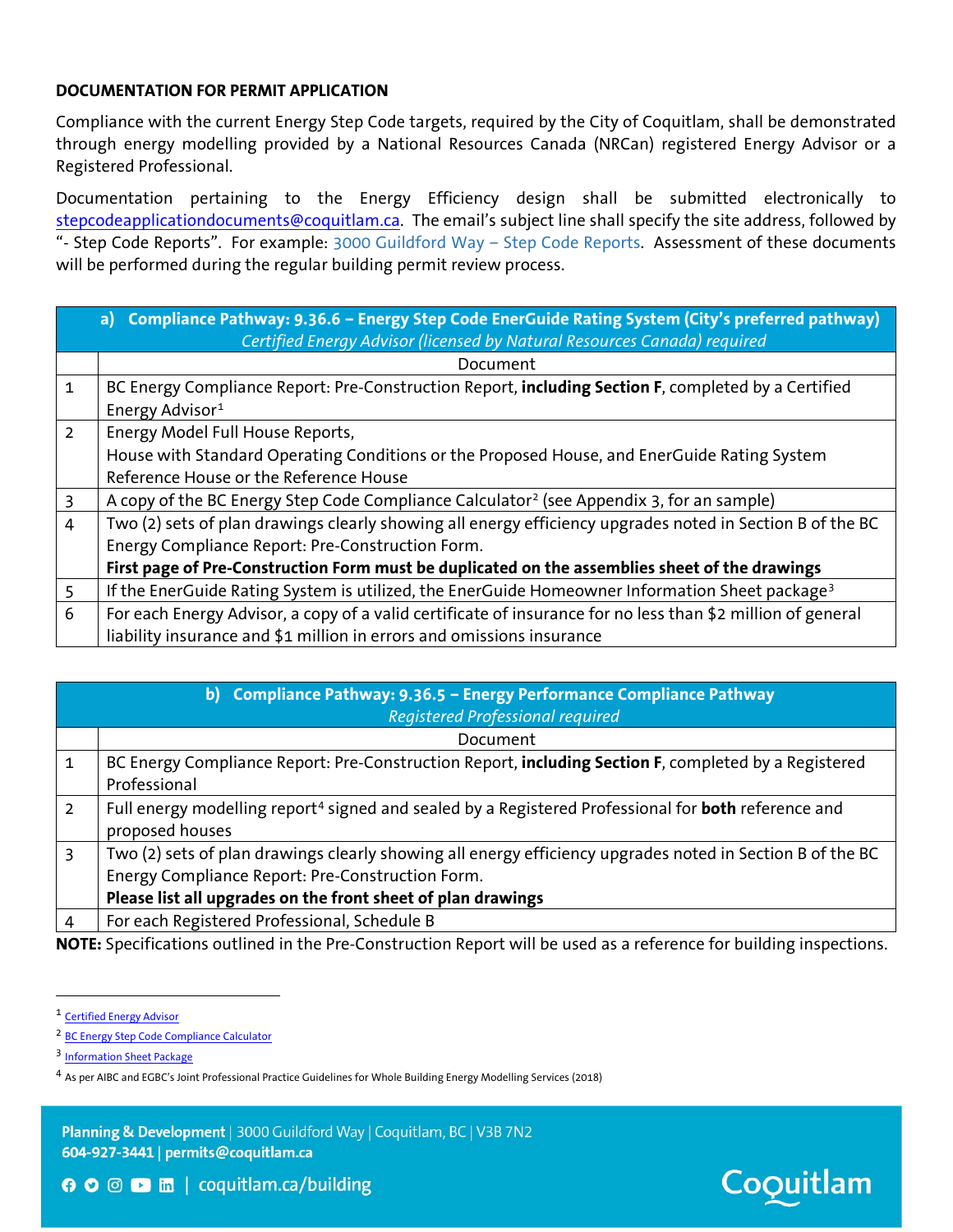### **GENERAL INFORMATION**

Any physical change to the building such as; adding floor area, door or window sizes/ locations, adding or removing a secondary suite that is not part of the approved design drawing package may result in the permit being suspended until either a:

- i) decision is made to correct the building construction to reflect the approved design drawing package; or
- ii) revised design drawing package and revised energy modeling has been submitted and approved.

#### **REQUIREMENTS FOR BUILDING INSPECTION**

#### • **MID-CONSTRUCTION AIRTHIGHTNESS TEST**

An Air Tightness Test shall be performed by the Energy Advisor or Registered Professional and witnessed by a Building Official at the appropriate stage of construction. The appropriate stage will be dependent on the location of the air barrier system.

**Example:** Interior air barrier; prior to the insulation inspection, before the interior finishes are installed. Exterior air barrier; after the exterior air barrier and capillary break (drainage cavity) is installed.

<span id="page-2-0"></span>Provide a completed copy of the Mid Construction: BC Standard Verification Report<sup>5</sup>, to be submitted electronically. This shall be submitted electronically to the email address<sup>[6](#page-2-2)</sup> below

*The Building Official must be given two (2) days advance notice of the blower door test, so they may choose to attend this test.*

**Note:** The Mid Construction Airtightness Test Report includes confirmation from the Energy Advisor or Registered Professional stating the building, as constructed to date, conforms to the energy model submitted and is on track to achieve the required Energy Step Code performance.

#### **REQUIREMENTS AT FINAL BUILDING INSPECTION**

#### • **POST-CONSTRUCTION AIRTIGHTNESS TEST**

An Airtightness Test shall be performed by the Energy Advisor or Registered Professional and witnessed by a Building Official.

*The Building Official must be given two (2) days advance notice of the blower door test, so they may choose to attend this test.*

Prior to booking a Final Building Inspection, the following shall be submitted electronically to the email address<sup>6</sup> below:

- i) BC Energy *As-Built* Construction Compliance Report, including Section F;
- ii) *As-Build* Energy Model Full House Report:
	- a. House with Standard Operating Conditions or the Proposed House; and
	- b. EnerGuide Rating System Reference House or Reference House
- iii) If applicable, confirmation email from National Resources Canada (NRCan), accepting the HOT2000 "N-file".

<span id="page-2-2"></span><sup>6</sup> [stepcodeinspectiondocuments@coquitlam.ca](mailto:stepcodeinspectiondocuments@coquitlam.ca)

Planning & Development | 3000 Guildford Way | Coquitlam, BC | V3B 7N2 604-927-3441 | permits@coquitlam.ca



<span id="page-2-1"></span> <sup>5</sup> [BC Energy Step Code Mid-Construction BC Standard Verification Report](https://energystepcode.ca/app/uploads/sites/257/2019/08/Mid-Construction-BC-Standard-Verification-Report.pdf)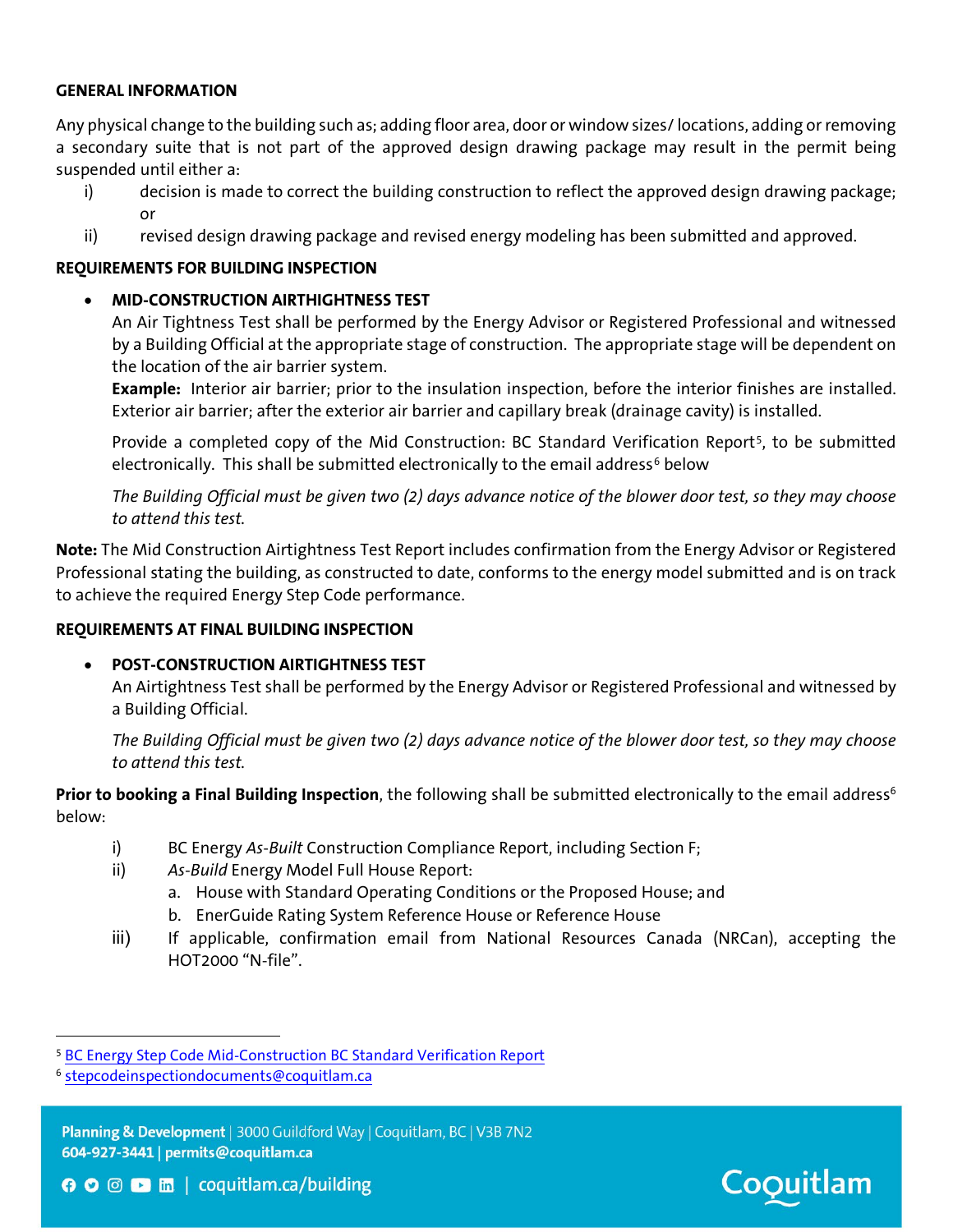|   | a) Compliance Pathway: 9.36.6 - EnerGuide Rating System Energy Step Code<br>Certified Energy Advisor (licensed by Natural Resources Canada) required                                                                                                                                                                                               |                                   |  |  |  |  |  |  |  |  |
|---|----------------------------------------------------------------------------------------------------------------------------------------------------------------------------------------------------------------------------------------------------------------------------------------------------------------------------------------------------|-----------------------------------|--|--|--|--|--|--|--|--|
|   | Document                                                                                                                                                                                                                                                                                                                                           | Electronic (Emailed) <sup>7</sup> |  |  |  |  |  |  |  |  |
|   | BC Energy Compliance Report: As-Built Report, including Section F, completed<br>by an Energy Advisor, indicating post-construction blower test results and<br>verification of all building efficiency upgrades.<br>NOTE: The post-construction blower test result must be used by the Energy<br>Advisor in the HOT2000 model of the As-Built house |                                   |  |  |  |  |  |  |  |  |
| 2 | HOT2000 Full House Report for both the As-Built and Reference houses                                                                                                                                                                                                                                                                               |                                   |  |  |  |  |  |  |  |  |
| 3 | Confirmation email from NRCan, accepting the HOT2000 "N-file"<br>corresponding to the As-Built HOT2000 Full House Report                                                                                                                                                                                                                           |                                   |  |  |  |  |  |  |  |  |

| b) Compliance Pathway: 9.36.5 - Energy Performance Compliance Pathway<br>Registered Professional required                                                   |  |  |  |  |  |  |  |  |  |
|-------------------------------------------------------------------------------------------------------------------------------------------------------------|--|--|--|--|--|--|--|--|--|
| Electronic (Emailed)<br>Document                                                                                                                            |  |  |  |  |  |  |  |  |  |
| BC Energy Compliance Report: As-Built Report, including Section F, completed<br>by a Registered Professional, indicating post-construction blower door test |  |  |  |  |  |  |  |  |  |
| results and verification of all building efficiency upgrades                                                                                                |  |  |  |  |  |  |  |  |  |
| Full House Report or alternative energy modelling report, stamped and sealed<br>by a Registered Professional for both the As-Built and Reference Houses     |  |  |  |  |  |  |  |  |  |

### **HOME ENERGY LABELS**

The City of Coquitlam requires that the EnerGuide label, or a "comparable" home energy label, be affixed on or near the electrical panel within each dwelling unit in each building. See Appendix 1, for more details.

#### **REFERENCES**

<span id="page-3-0"></span> $\overline{\phantom{a}}$ 

[BC Energy Step Code](https://energystepcode.ca/) [BC Energy Compliance Reports](https://energystepcode.ca/compliance-tools-part9/) [Certified Energy Advisor](https://energystepcode.ca/energy-advisors/) [BC Energy Step Code Compliance Calculator](https://energystepcode.ca/compliance-tools-part9/) [Information Sheet Package](https://www.envirocentre.ca/wp-content/uploads/2018/03/4C00DXXXXXHOISEN.pdf) [BC Energy Step Code Mid-Construction BC Standard Verification Report](https://energystepcode.ca/app/uploads/sites/257/2019/08/Mid-Construction-BC-Standard-Verification-Report.pdf)

> **This information is provided for convenience only and is not in substitution of applicable City Bylaws, Provincial or Federal laws and regulations. Always refer to official documents. The City is not responsible for errors found in copies or alterations of this document.**

Planning & Development | 3000 Guildford Way | Coquitlam, BC | V3B 7N2 604-927-3441 | permits@coquitlam.ca

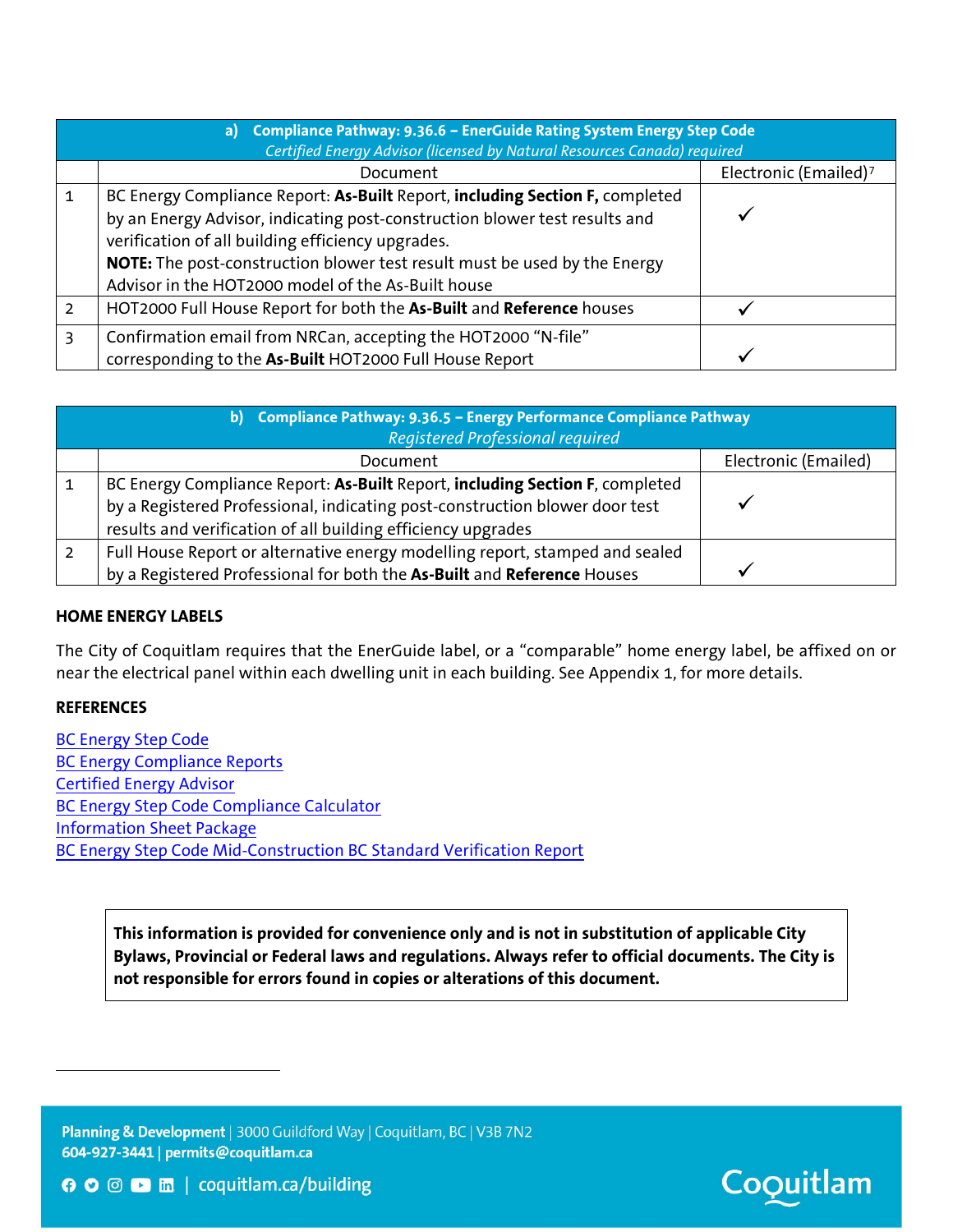## **APPENDIX 1: REQUIREMENTS FOR HOME ENERGY LABELS**

As an administrative requirement, the City of Coquitlam requires that an energy label be affixed on or next to the electrical panel in each housing unit where an electrical panel is present.

The following energy labels are acceptable:

- EnerGuide Rating System energy label, OR
- Passive House Certificate OR
- A "comparable" energy label, as defined below.

A "comparable" energy label can be used when:

- Energy modellers are using software tested in accordance with ANSI/ASHRAE 140 Evaluation of Building Energy Analysis Computer Programs;
- Energy advisors not registered with the EnerGuide Rating System use HOT2000 to model a home and produce a BC Energy Compliance Report; OR
- Registered energy advisors are using HOT2000 but are unable to produce a formal EnerGuide Rating System home energy label (e.g. when energy advisors use HOT2000 to model a townhome or row home as-a-building, rather than as a unit); OR
- Energy advisors are using alternative energy modelling tools and blower door testing procedures and hence are not able to produce an EnerGuide home energy label.

| <b>Address:</b>        | The civic address of the home                                                                                                                                                                                                                           |
|------------------------|---------------------------------------------------------------------------------------------------------------------------------------------------------------------------------------------------------------------------------------------------------|
| <b>Modeller:</b>       | The date that the evaluation was conducted<br>$\bullet$                                                                                                                                                                                                 |
|                        | The company name and name of the energy modeler that conducted the evaluation                                                                                                                                                                           |
|                        | The name of the entity that provides quality assurance<br>$\bullet$                                                                                                                                                                                     |
| <b>Energy Rating:</b>  | Energy Rating: Energy consumption of the home in GJ per year, including baseloads                                                                                                                                                                       |
|                        | Reference House Energy Rating: Reference house energy consumption in GJ per year,<br>including baseloads                                                                                                                                                |
| <b>Energy Metrics:</b> | Rated Annual Energy Consumption: Energy consumption GJ per year, broken down by<br>$\bullet$<br>fuel type (Natural Gas, Electricity, Oil and Propane)                                                                                                   |
|                        | Breakdown of Rated Annual Energy Consumption by system: Percentage of total<br>energy consumption GJ per year end use (space heating, space cooling, water heating,<br>ventilation, lights & appliances, and other electrical)                          |
|                        | Rated On-site Renewable Energy Contributions: Energy generated annually from<br>onsite renewable sources (solar PV, wind, solar hot water)                                                                                                              |
|                        | Rated Energy Intensity: Measured in GJ per square meter per year                                                                                                                                                                                        |
|                        | Rated Greenhouse Gas Emissions: Annual amount of greenhouse gases emitted in<br>$\bullet$<br>tonnes of CO <sub>2</sub> per year                                                                                                                         |
|                        | Total Heated Floor Area: The total usable heated floor area of the building unit,<br>including all above-grade heated areas regardless of ceiling height and all<br>below-grade heated areas with a ceiling height of more than 1.2 m (i.e. basements). |

A "comparable" energy label must include the following information:

Planning & Development | 3000 Guildford Way | Coquitlam, BC | V3B 7N2 604-927-3441 | permits@coquitlam.ca



**O** ⊙ D m coquitlam.ca/building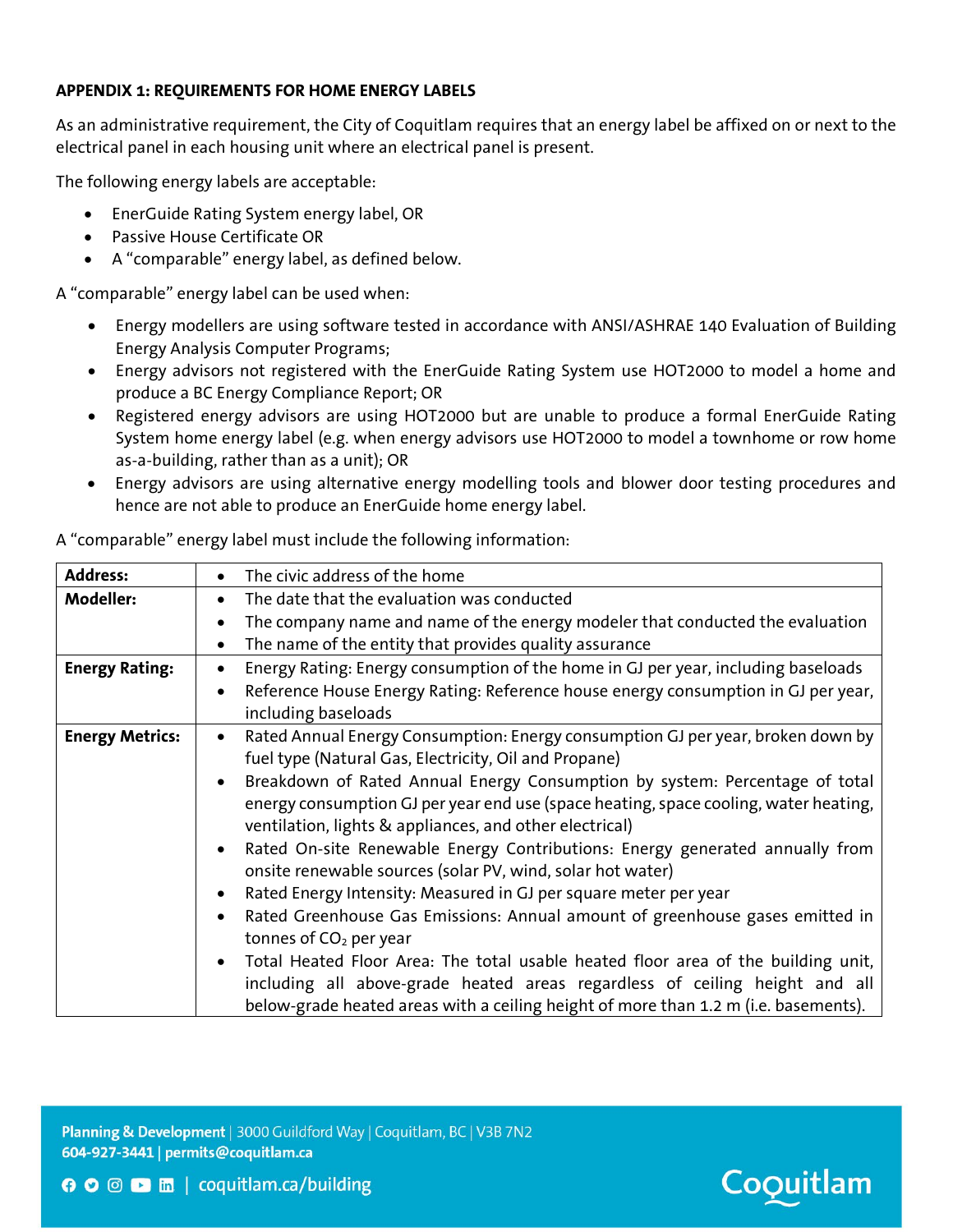## **Energy Step Code Regulatory Process**

How the Energy Step Code fits into the Building Permit Process for new Part 9 Residential Development